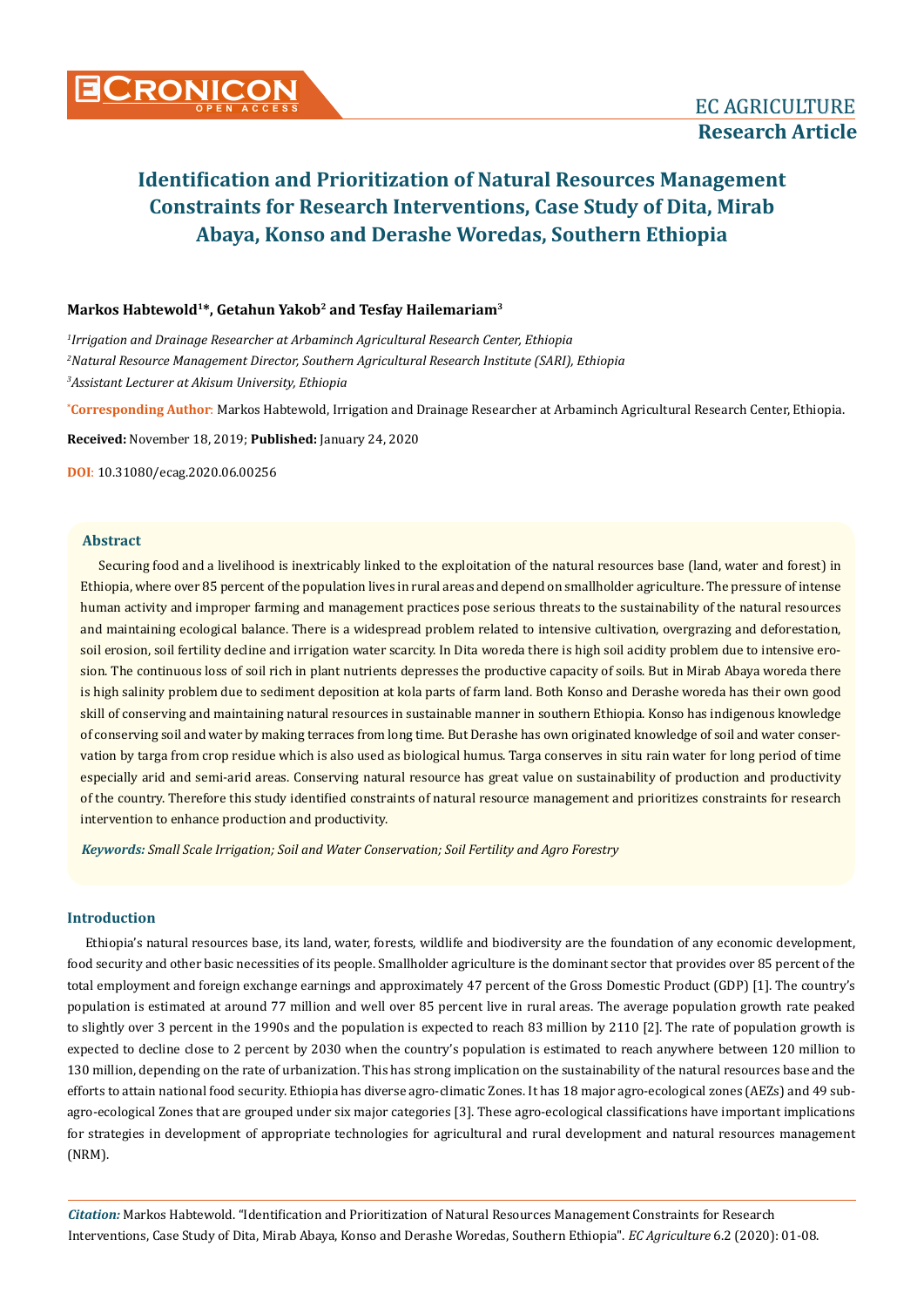02

The effective soil depth in Ethiopia is estimated anywhere between 20 to 59 cm (depending on the area), and if such a loss of soil depth continues unabated, Ethiopia could lose nearly all of its top soil in about 100 to 150 years [4] and Sonneveld, [5]. This long-term affect of soil loss (unless effectively controlled) on the ecological balance and survival of a society is often not captured by cost estimates of soil erosion based only on production value for certain years. Ethiopian soils are fertile but are undergoing severe mining of nutrients due to intensive pressure on arable land in past decades. A recent study on the two important plant growth-limiting nutrients - Nitrogen (N) and Phosphorus (P) - shows that, acid soils dominate most of the southern and southwestern parts of the country and generally have low P content. Cambisols are more fertile than acid and Vertisols and are fairly distributed in the highlands and used in cereal production. Vertisols are the dark clay soil found in the highlands and some parts of the lowland and suffer from water logging and poor drainage and have very low N content (National Soil Survey, 1994). The top soil of Ethiopia is undergoing at a faster rate of erosion. The rate of soil loss for Ethiopia varies considerably from place to place. The densely settled areas of Northern Ethiopia are among those with the highest rate of soil loss since the environment is highly degraded as compared to the Southern part of the country. At present, the forest reserves of the country are estimated to be 2.5 - 3% of the total land, and about 100,000 hectares of forest are lost annually. About 1 billion tons of topsoil also believed to be eroded annually [6]. In line with this, Zemenfes [7] asserts that the average soil erosion is 42 tones/hectare/ year in the crop lands. It is clear that soils with low fertility are unable to allow sufficient crop cover to sustain life. Erosion and low humus content of such soil decrease infiltration and moisture holding capacity of the soil. Therefore this base line survey was conducted to identify and prioritize constraints on small scale irrigation, soil fertility, soil and water conservation and agro forestry in each of woredas.

## **Objectives of the Study**

- To identify existing natural resources management constraints.
- To prioritize the researchable issues of at different agro-ecologies of the target areas.
- To conduct appropriate researches for major natural resources management problems.
- To document prioritized constraints of research for further study.

## **Methods and Materials**

#### **Description of study area**

The study was conducted in four woreda of Dita, mirab abaya, Konso and Derashe woredas in southern Ethiopia. Dita and Mirab abaya woreda are found in Gamo Gofa zone and Konso and Derashe woreda are found in Segan Area people's zone. Geographically, Konso located in South West part of the country and within the circle of rift valley. The woreda has shared common boundary with Oromia region in the South, Weyito River in the West which separates it from the Debub Omo Zone, the Dirashe special woreda in the North, Amaro special woreda in the Northeast, and Burji special woreda in the East. The administrative center is Karat; other towns in Konso include Fasha and Sagan (Source: Konso woreda agricultural office). Konso woreda comprises two major agro climate zones, the dry land with semi arid climatic conditions supporting the majority of the population (between 60 - 70 percent); and agricultural uplands in the middle altitude supporting the rest of the primarily cultivating population. Based on the Konso woreda agricultural office information, the main agro ecological divisions of Konso, i.e. 70% accounts arid (Kola) and 30% account tropical sub-humid (weina-dega). The soil of the area varies from place to place. The Konso woreda agricultural office studied and estimated that, 35% of the soil is sandy, 30% is clay and the rest, 35% is loamy soil. The native Konso indigenous practice in a distinct is sustainable form of agriculture that involves the building and maintaining of stone terraces and fertilizing the fields with manure. A central feature of their fields is the endemic tree crop, *Moringa stenopetala*. The main crop is sorghum, along with some tuber and root crops are (yam, cassava, sweet potato and taro) and cotton. Indigenous techniques of soil conservation identified in the woreda (district) are varied and at times demonstrated considerably sophisticated.

Dita is one of the [woredas](https://en.wikipedia.org/wiki/Districts_of_Ethiopia) in the [Southern Nations, Nationalities, and Peoples](https://en.wikipedia.org/wiki/Southern_Nations,_Nationalities,_and_Peoples%27_Region)' Region of [Ethiopia.](https://en.wikipedia.org/wiki/Ethiopia) Part of the [Gamo Gofa Zone,](https://en.wikipedia.org/wiki/Gamo_Gofa_Zone) Dita is bordered on the south by [Arba Minch Zuria](https://en.wikipedia.org/wiki/Arba_Minch_Zuria) and [Bonke,](https://en.wikipedia.org/wiki/Bonke) on the west by [Deramalo,](https://en.wikipedia.org/wiki/Deramalo) on the north by [Kucha](https://en.wikipedia.org/wiki/Kucha_(woreda)) and on the east by [Chencha](https://en.wikipedia.org/wiki/Chencha_(woreda)). Towns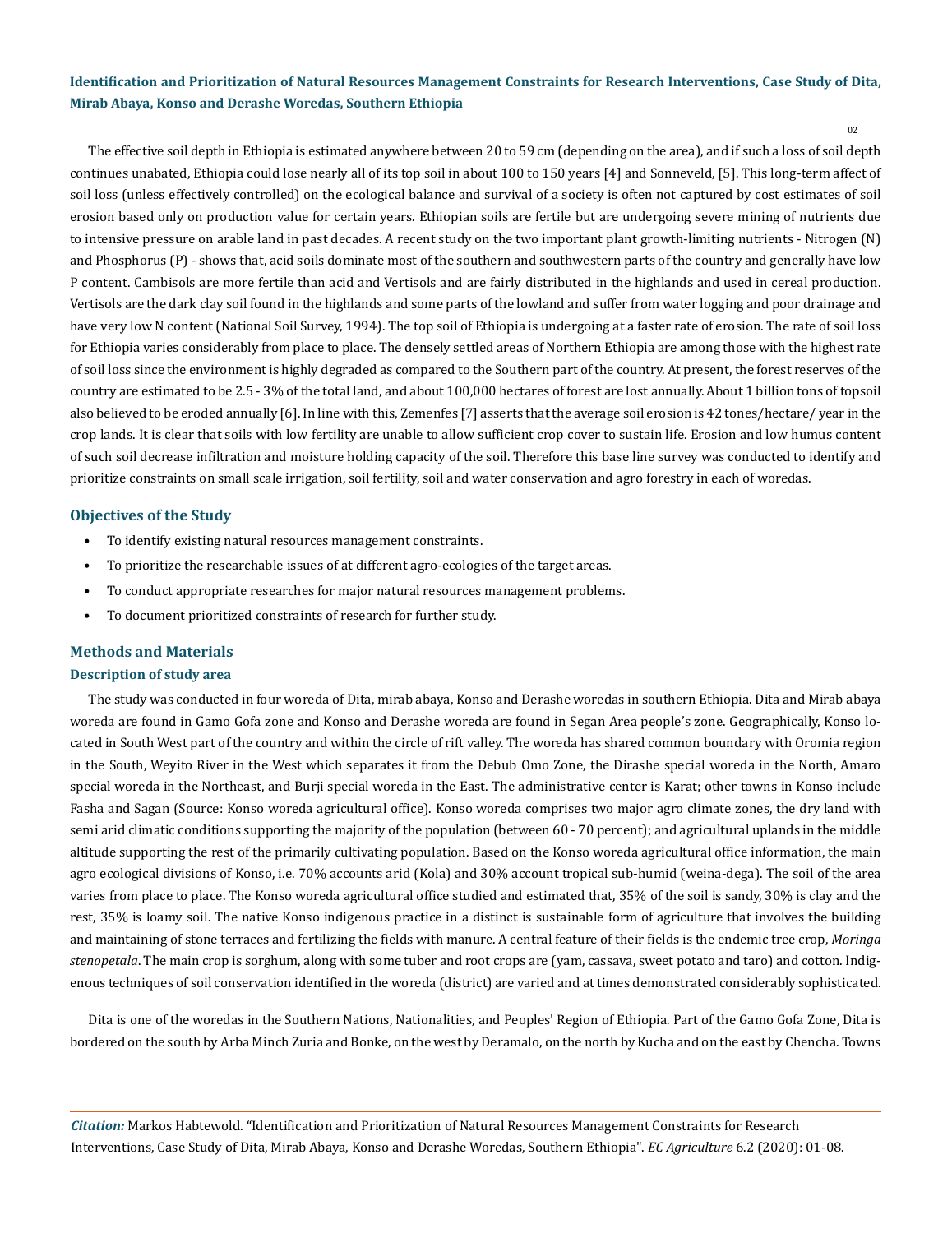in Dita include [Zeda](https://en.wikipedia.org/w/index.php?title=Zeda&action=edit&redlink=1). Dita was part of former [Dita Dermalo](https://en.wikipedia.org/wiki/Dita_Dermalo) woreda.

Derashe is bordered on the south by Konso special woreda, on the west by the Weito River which separates it from the Debub Omo Zone, on the north by the Gamo Gofa Zone, on the northeast by Lake Chamo and on the east by Amaro special woreda. The administrative center of Dirashe is Gidole. According to a 2004 report, Dirashe had 57 kilometers of all weather roads and 44 kilometers of dry weather roads, for an average road density of 66 kilometers per 1000 square kilometers. High points in Derashe include Mount Gardolla (2545 meters).

Mirab Abaya is one of the woredas in the Southern Nations, Nationalities, and Peoples' Region of Ethiopia. Part of the Gamo Zone, Mirab Abaya is bordered on the east and south by Lake Abaya which separates it from the Oromia Region on the east and Arba Minch Zuria on the south, on the west by Chencha, on the northwest by Borena, and on the north by the Wolayita Zone. Towns in Mirab Abaya include Birbir. Mirab Abaya was part of former Boreda Abaya woreda

#### **Methods of data collection**

The survey work included both a review of the literature on smallholder, agricultural and natural resources management, water and mine and energy offices of government field research. Both secondary and primary data were collected and used in this study as references.

#### **Secondary data collection**

The study started with brief review of the woredas, Region and National policies, the policy and legal rights frameworks regarding irrigation, natural resources management, soil fertility and agro forestry practices. The main sources of secondary data were published and unpublished documents. These included policy statements, proclamations, regulations, project appraisal documents, reports and past case study papers on natural resources management and constraints.

#### **Primary data collection**

Primary data were collected using various instruments such as key informant interview using semi-structured checklist, focus group discussion, expert interview, unstructured questionnaire and field observation of events in the different concerns of natural resources management. Key informant interview was conducted to generate general understanding of the natural resources management, the major technical, institutional and natural challenges of natural resources management in the each woreda. The key informant and open ended interview was done by arranging cluster of female headed, male headed and youth of different agro ecologies. Finally, after the completion of primary and secondary data collection, the validation work shop was prepared.

# **Results and Discussion**

#### **Constraints and measurements taken in each woreda**

The specific constraints identified recently include declining soil fertility, intensive soil erosion, drought, land shortage, deforestation, soil acidity especially in Dita woreda, soil salinity especially in Mirab Abaya woreda, inaccessible topography for irrigation water, lack of adequate knowledge on Natural Resource Management are prominent among constraints. The continuous loss of soil rich in plant nutrients depresses the productive capacity of soils.

#### **Constraints of soil fertility management in Dita woreda**

- No crop rotation and fallowing due to shortage of farm land.
- The use of DAP and Urea is minimum because farmers have little knowledge about inorganic fertilizers.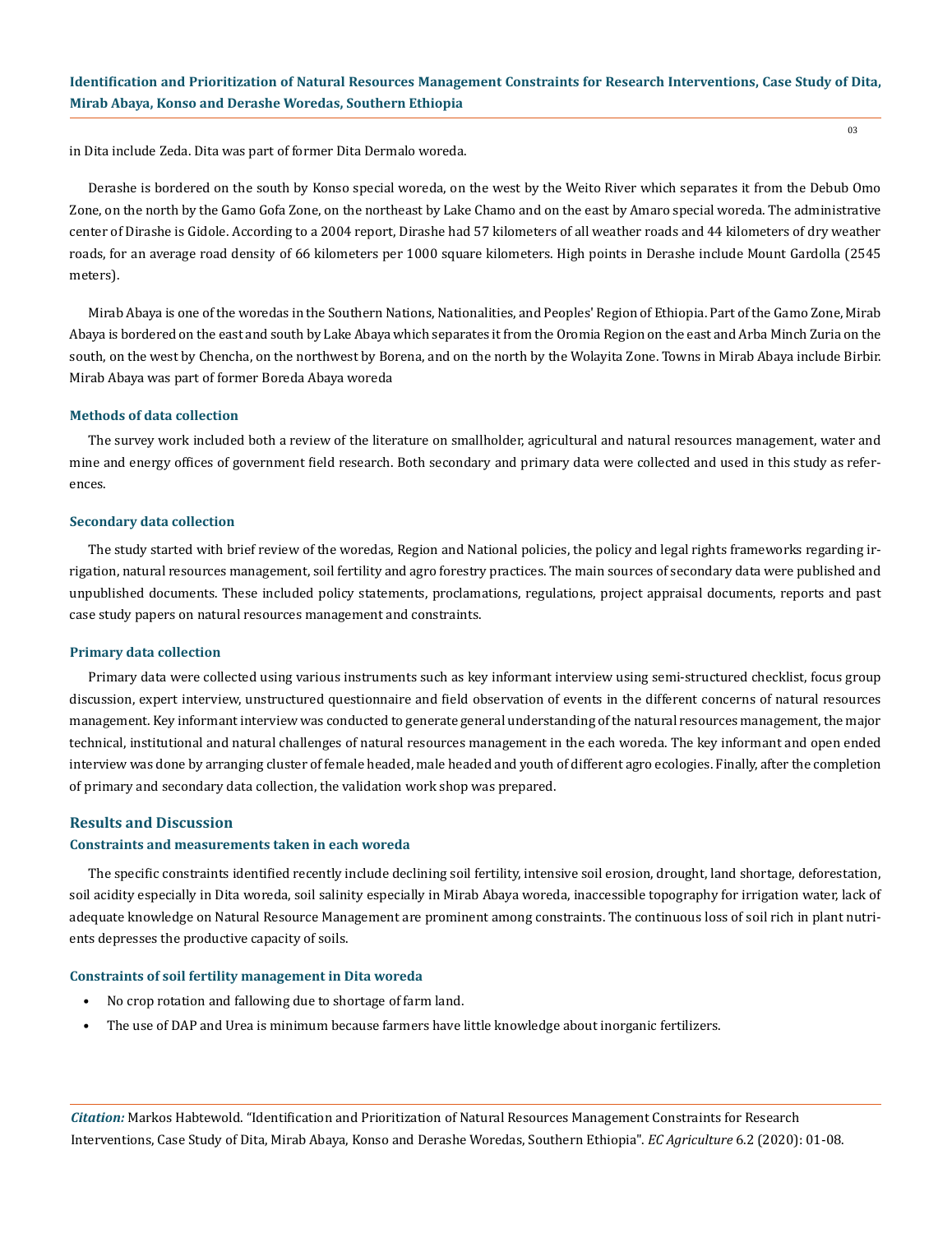$04$ 

- Plough of farm land along the slope due to inaccessibility of topography for oxen.
- Maximum top soil erosion due to severe steep slope and soil acidity.
- Use of nitrogen fixing crop is not familiar.

# **Measurements taken to alleviate the problems by the society**

- Soil and stone bund construction.
- Terraces by cit and fill method.
- Micro basin and hydro basins.
- Use of desho grasses.
- Check dams to control gully.

A climate change has been seen from year to year like shortage of rain fall or rain fall fluctuation i.e. rain same times come soon and come late, excess or under fall.

#### **Problem prioritizations on soil fertility management during interview**

- Land slide due to over rain.
- Unbalanced cost of DAP and Urea with our production.
- Climate change.

#### **Constraints of small scale irrigation in Dita woreda**

- Available irrigation water source but no habit of using irrigation.
- No habit of water harvesting ponds due to think of children and cattle enter into.
- Ground water is available with shallow water table but farmers are aware to use of irrigation.

#### **Constraints of agro forestry in Dita woreda**

- Reduction of natural forest amount by deforestation in high rate like (behir zafi, koso zafi, tid, korch, bamboo, wolkefa, chachole, bisana, chanko and etc). Trees already disappearing at Dita woreda are like chchole, wolikefa, tid (yeferenji), chanko etc and koso zafi and bamboo are affected by insects disease.
- Deforestation and a forestation are not equal.

## **Constraints of soil fertility management in Mirab Abaya woreda**

- Soil salinity.
- Low habit of using compost.

#### **Problem priority on soil fertility management**

- Use of inorganic fertilizer.
- Soil salinity.
- Use of agronomic practice in available.

#### **Constraints of soil and water conservation in Mirab Abaya woreda**

Use of unavailable lands for farm.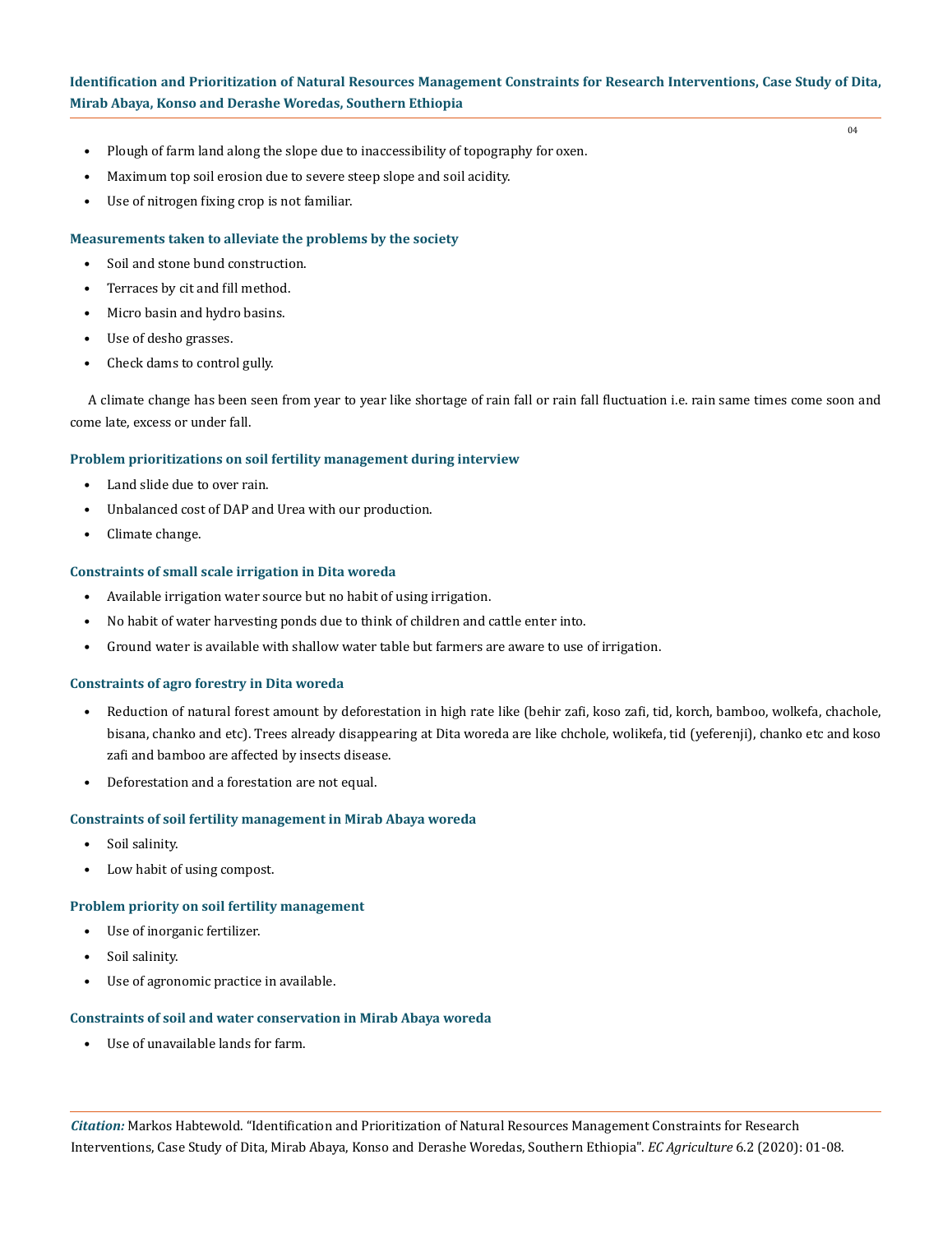05

- Low practice of using biological conservation methods.
- Low maintenance and operation of irrigation canals and hydraulic structures.
- Constructing irrigation structures inappropriate place for water source and command area.

#### **Constraints of small scale irrigation in Mirab Abaya woreda**

- Soil and water salinity problem.
- Shortage of canal design to bring irrigation water from the source.
- Most of ground water holes dig in summer season at summer season ground water rises to the surface and draw down at the winter season; at the time loss of ground water is happening.
- Most of Designed irrigation schemes are not functional due sedimentation and cracking's.
- Conflict was happening among irrigation users due to water competition.
- Selling of irrigation water to other farmers instead of using irrigation water for his/her own farm.
- No irrigation water treatment from lake abaya.
- Unfair irrigation water distribution from upper head of canal to tail end of irrigation canal.
- Water logging specially upper head of irrigation scheme due to lack of drainage system.
- Extra or over use of irrigation water at upper and middle parts of most irrigation schemes.

#### **Problem prioritization on small scale irrigation**

- Extra use of irrigation water on only some part of irrigation scheme due to unfair distribution.
- Irrigation schemes constructed by government or non-governmental organizations become non-functional soon.
- Soil salinity.
- Water logging problem specially at upper and middle part of irrigation scheme.

#### **Constraints of Agro-forestry in Mirab Abaya woreda**

- Deforestation at high rate.
- Perceiving natural forest as constant resource or non a forestation.
- Thinking natural forest as income source.
- Shortage of multipurpose seed.
- No access of seed generation.
- Seasonal fluctuation natural rain fall.

#### **Problem prioritization on small scale irrigation**

- Seining natural forest as a constant resource.
- deforestation at high rate.
- use of charcoal for economic purpose.
- shortage multipurpose seed.
- no access of seed generation.
- thinking natural resource as income source.

#### **Measurements taken by the woreda to minimize listed problem**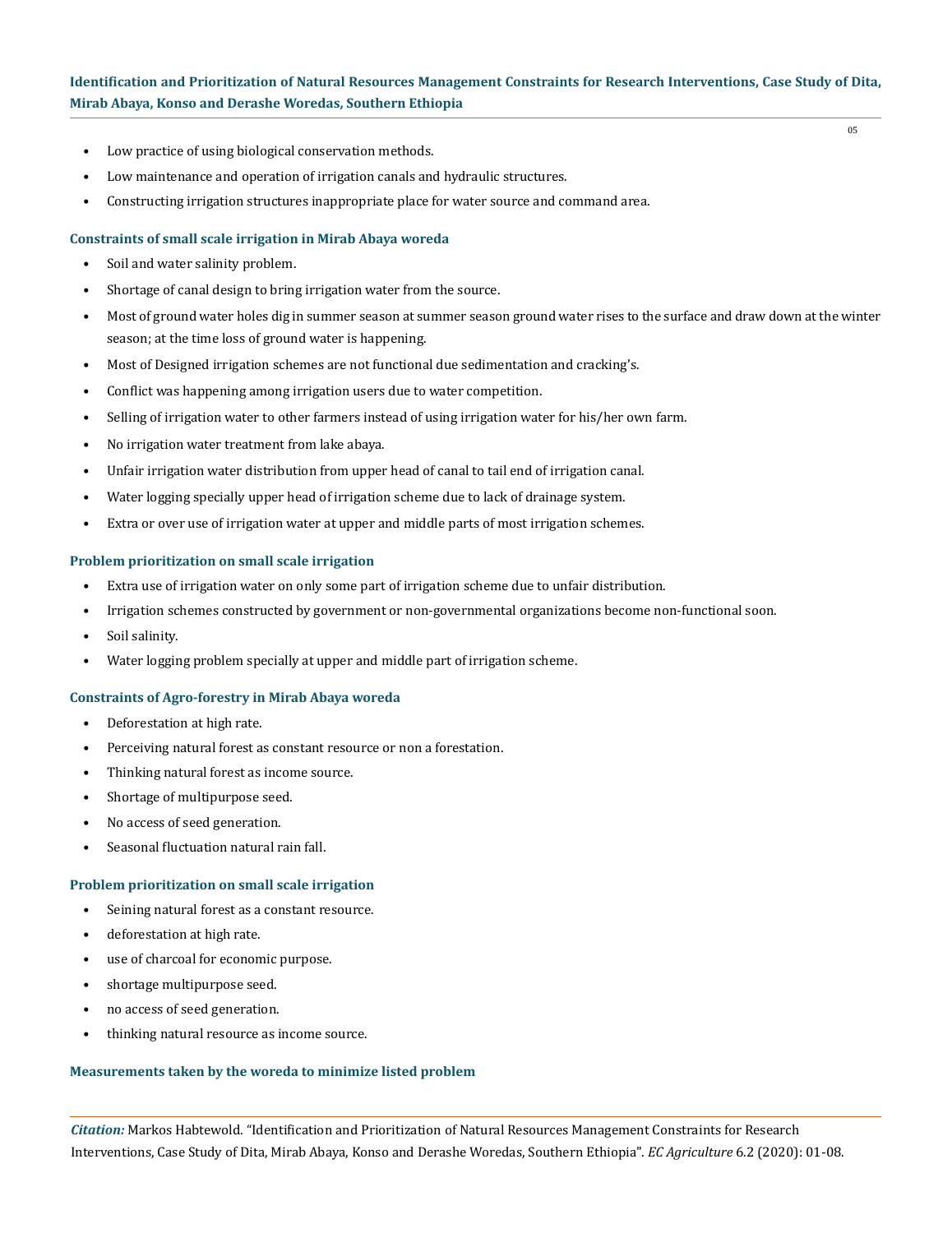06

In each kebele, water shed works has been designed like soil bund, stone bund, bench terrace, trenches, micro and hydro basin, tack of drains, gully stabilization, making water ways, biological soil and water conservation methods like planting juniferous (tid), koso zafi, graveli, acacia, and etc.

Making area closure and sending model farmers to excellence areas for experience sharing.

Preparing water association committees for fair distribution of irrigation water.

## **Comments and feedback from respondents for which problem solved first**

- Crop production (crop variety).
- Irrigation technology dissemination like drip, and sprinkler irrigation.
- Proper functioning of constructed irrigation schemes.
- Seed bank preparation.

#### **Constraints of soil fertility management at Konso woreda**

- Little crop shifting due to farm land shortage.
- Planting Woyibeta tree on farm land for cattle feeding that turn affect soil fertility.

#### **Measurements taken to maintain soil fertility by Konso woreda**

- Terrace construction and maintenance.
- Using crop residue for mulching.
- Soil bunds.
- Stone bunds.
- Intercropping.

#### **Constraints of small scale irrigation in Konso woreda**

- Farmers are not volunteer to use pond water.
- Thinking all crop production produced is for only feeding rather than market use.
- There is no accessible water for irrigation only segan lake is used around 50000 peoples in konso woreda.

#### **Measurements taken to create awareness about the use of small scale irrigation at Konso woreda**

- Conducting at least one water source per family program.
- Producing some garden crops irrigating by cans as a sample.
- Preparing experience sharing program (scaling up).

Parameters that indicate severe climatic change at konso woreda are: rain fall fluctuation, production reduction, disappearance of lakes, distribution of malaria, and maximum increase of temperature and etc. efforts taken to alleviate problems happening were running proper water shade, constructing physical structures like bench terrace, oil bund, stone bund, hilly side terraces, fanajuu, and biological methods like planting gravel, *podocurpus, juniferous, eucalyptus*, and etc. Soil types based on their soil fertility around konso woreda local name are: Kalikalayita, qirata and biyulamayita.

#### **Ranking of natural resource management problems that should be solved by research first:**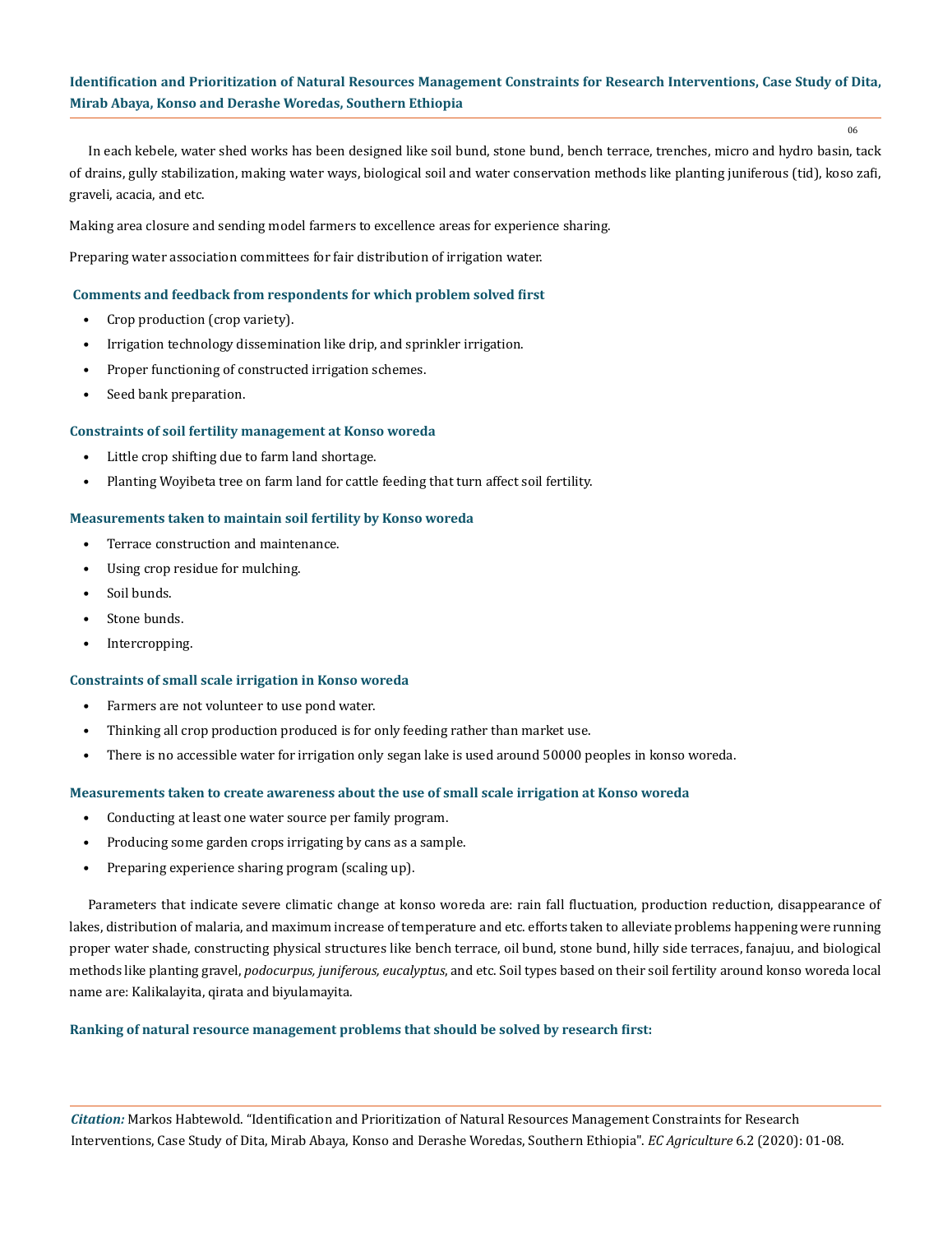- Climate change.
- Agro forestry.
- Soil fertility.
- Soil and water conservation.
- Small scale irrigation.

#### **Constraints of natural resource management at Derashe woreda**

- Moring (halako) tree planting at farm land that turn affect soil fertility.
- Fast deforestation due to shortage of farm land.
- Use of DAP and Urea are not familiar because of imbalance cost of inorganic fertilizer with production.
- Low habit of using crop residue or mulching.
- No irrigation trial has been done.
- Same trials failed (irrigation scheme).
- Deforestation problem due to charcoal for income source.

Parameters that indicate severe climate chance at Derashe woreda are total disappearance of some crops, and drought due to rainfall fluctuation. Measurements taken to all interrelated problems are conducting proper water shade management program, constructing stone bund, soil bund, trenches, micro basin, hydro basin, and biological conservation methods like planting wanza, gravel, shoal, elephant grass and bench terrace. Local names of the soil types around Derashe are Pusqa, kalikalayita, qeshiqasha, kaluna and qalixa.

#### **Ranking of problems on natural resource management that should be solved by research first at Derashe woreda are**

- Small scale irrigation.
- Soil fertility management.
- Climate change.
- Agro forestry.
- Natural forest.
- Soil and water conservation.

# **Conclusion and Recommendations**

This survey study was conducted at four woredas of Dita, Mirab Abaya, Konso and Derashe woreda on major constraints of natural resource management and prioritization of problems that should be solved first by research. Natural Resource Management has great value on sustainability of countries production and productivity. Respondents list out problems they have faced and ranked which problem should get solution first in each woreda. Baseline survey for any research activity is basic and necessary in other thematic areas of the study. Because doing any research without baseline survey has negative value on research output. Therefore it was recommended that this study has great value for conducting any research and used as a document for further studies in the same agro-ecology. So such kind of need assessment study must be conducted on other woreda before any research interventions as baseline survey.

#### **Acknowledgements**

First of all, I must thank the Almighty God who helped me starting from the earlier to the end of this journey. I feel deeply indebted to express my special gratitude to Mr. Anteneh Fekadu, Natural Resource Management Directorate Director, for preparing program for this baseline survey assessment and for his unreserved follow up of research works. My particular gratitude goes to Southern Agricultural Research Institute (SARI); for funding of research budget on time and further more Arbaminch Agricultural Research Center for preparing logistic services.

*Citation:* Markos Habtewold. "Identification and Prioritization of Natural Resources Management Constraints for Research Interventions, Case Study of Dita, Mirab Abaya, Konso and Derashe Woredas, Southern Ethiopia". *EC Agriculture* 6.2 (2020): 01-08.

07